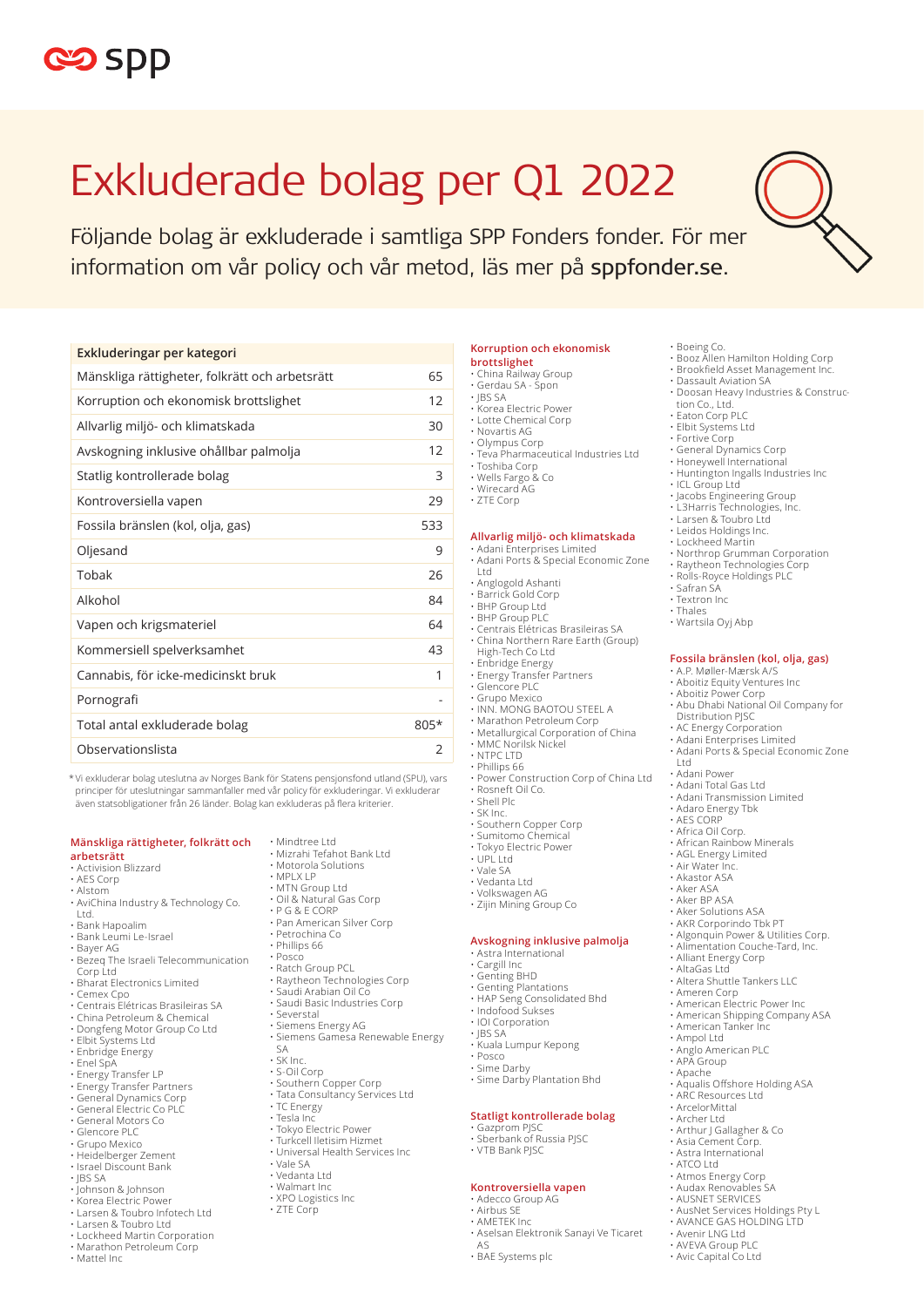- 
- Awilco Drilling Plc B.Grimm Power Public Company Limited
- Baker Hughes, a GE Co, LLC
- Basf Se
- Beijing Enterprises Holdings Ltd. Bharat Petroleum Corp Ltd BHP Group Ltd
- 
- 
- 
- BHP Group PLC Bolloré SA Borr Drilling Limited
- Boskalis Westminster BP Capital Markets Plc
- 
- BP PLC
- Braskem SA Brookfield Asset Management Inc.
- Brookfield Infrastructure Corp
- 
- 
- BW Energy Ltd BW LPG LTD BW Offshore Ltd. Cabot Oil & Gas Corp
- 
- Cameco Corp
- Canadian National Railway Co Canadian Natural Resources Canadian Pacific Railway Ltd
- 
- 
- Canadian Tire Corp. Ltd. Canadian Utilities Ltd
- Cenovus Energy Inc
- 
- CenterPoint Energy Centrais Elétricas Brasileiras SA
- Centrica
- CEZ AS
- Cheniere Corpus Christi Holdings
- LLC CHENIERE ENERGY INC
- 
- 
- 
- 
- 
- CHEVRON CORP<br>• China Coal Energy Co Ltd<br>• China CSSC Holdings Ltd<br>• China Gas Holdings Ltd<br>• China High Speed Transmission<br>• Equipment Group Co Ltd<br>• China Longyuan Power Group Cor-<br>• Ochina Merchants Energy Shipping
- 
- 
- Co., Ltd. China Oilfield Services China Petroleum & Chemical
- China Power International Develop-
- 
- 
- 
- ment Ltd CHINA RESOURCES GAS GROUP LT China Resources Power Holdings China Shenhua Energy China Suntien Green Energy Corp Ltd
- 
- Chip Bidco AS CHIYODA CORP
- 
- Chubu Electric Power Company Inc. Chugoku Electric Power Cia Paranaense de Energia
- 
- 
- CITIC Ltd. CK Hutchison Holdings Ltd.
- CK Infrastructure Holdings Ltd Clariant AG Reg
- 
- CLP Holdings CMS Energy Corp
- 
- Cnooc Ltd Coal India Ltd
- 
- Colbun SA Colruyt SA
- Companhia Energética de Minas
- Gerais SA Concordia Maritime AB
- 
- CONOCOPHILLIPS Consolidated Edison Inc Constellation Energy Corp
- 
- 
- Contact Energy Continental Resources Inc/ok CORE LABORATORIES N.V.
- 
- COSAN SA INDUSTRIA COMERCIO COSCO SHIPPING Development Co
- Ltd
- COSCO SHIPPING Energy Transpor-tation Co., Ltd. Costco Wholesale Corp
- 
- 
- CPFL Energia SA D/S Norden
- 
- Daelim Industrial Co Ltd Daewoo Shipbuilding DCC PLC Delek Group Ltd. Delta Air Lines, Inc.
- 
- 
- 
- 
- 
- 
- Denbury Inc Devon Energy Dialog Group Bhd. Diamond Offshore Drilling, Inc. Diamondback Energy Inc DNO ASA
- 
- 
- 
- DOF ASA Dominion Energy Inc Drilling Co of 1972 A/S/The DTE Energy Corp
- 
- Duke Energy
- E.ON SE
- Ecopetrol SA
- 
- Edison International EDP Energias de Portugal SA EDP Energias do Brasil SA Eidesvik Offshore ASA Electricite de France SA

Ltd

• Huaneng Power International • Hunter Group ASA • Hyundai Heavy Industries Co., Ltd. • Hyundai Heavy Industries Holdings

• OKEA ASA

• OMV AG • Oneok Inc • Origin Energy • Orsted A/S • Osaka Gas • Ovintiv Inc • P G & E CORP

• Okeanis Eco Tankers Corp

• Panoro Energy Asa • Paramount Resources Ltd. • Parex Resources Inc • Parkland Fuel Corporation

• Petro Rio SA • Petrochina Co • Petroleo Brasileiro SA • Petrolia Drilling ASA • Petronas Dagangan • Petronas Gas Bhd • Petronet LNG Ltd • PGE SA • PGS ASA • Phillips 66 • Pinnacle West Capital • Pioneer Natural Resources • Plains GP Holdings LP • Polski Koncern Naftowy Orlen S.A. • Polskie Gornictwo Naftowe I

• POSCO

Hydro

• POSCO Chemtech Co Ltd • Power Assets Holdings Ltd • PPL CORP

• PrairieSky Royalty Ltd • Prosafe AS • PT Indo Tambangraya Megah Tbk • PTT Exploration & Production PCL • PTT Global Chemical Plc

• Public Joint-Stock Company Unipro • Public Power Corporation S.A. • Public Service Enterprise Group Inc • QATAR ELECTRICITY & WATER CO • Qatar Fuel-Woqod QSC

• Quinenco SA • Rabigh Refining & Petrochemical Co. • RAK Petroleum plc

• Rongsheng Petro Chemical Co Ltd • Rosneft Oil Co. • RWE AG • Sabine Pass Liquefaction LLC • Samsung Engenireeng • Samsung Heavy Industries Co Ltd

• Sany Heavy Equipment International Holdings Company Limited • Sapura Energy Bhd

• Shaanxi Coal Industry Co Ltd • Shanghai Electric Power Company Limited • Shanxi Lu'an Environmental Energy

• Shanxi Meijin Energy Co Ltd • Shanxi Xishan Coal and Electricity

Development Co Ltd

Power Co. Ltd. • Shelf Drilling Ltd • Shell Plc

• San Miguel Corporation • Sand Hill Petroleum BV • Santos Ltd

• Sasol Ltd • Saudi Arabian Oil Co • Saudi Electricity Co. • SCHLUMBERGER LTD • SD Standard Drilling Plc • SDIC Power Holdings Co Ltd • Seabird Exploration Ltd

• Seadrill Ltd Sempra Energy • Severstal • SFL Corp Ltd

• Qatar Gas Transport Co Ltd • Quanta Services Inc • Questerre Energy Corp

• Range Resources Corp • Ratch Group PCL • Reach Subsea ASA • Reliance Industries Ltd. • Reliance Power Limited • Repsol SA • Rieber Shipping AS • Rio Tinto Ltd • Rio Tinto Plc • Roadster Finance DAC

• PTT Oil & Retail Business PCL • PTT Pcl • Public Joint Stock Company Inter RAO UES • Public Joint Stock Company Ras-padskaya • Public Joint-Stock Company Federal Hydro-Generating Company - Rus-

• Peabody Energy Corporation • Pembina Pipeline Corp • Perennial Energy Holdings Limited • Perusahaan Gas Negara

• Inner Mongolia Junzheng Energy & Chemical Industry Group Co Ltd • Inner Mongolia Yuan Xing Energy

• Inter Pipeline Ltd • International Petroleum Corp. (Bri-

• Interoil Exploration and Production

• J Sainsbury plc • Jardine Cycle & Carriage • Jardine Matheson Holdings Ltd

• Jastrzebska Spolka Weglowa SA • JG Summit Holdings Inc • Jgc Corp

• JXTG Holdings Inc • Kansai Electric Power Company Inc.

• Keppel Corp Ltd • Keyera Corp • Kinder Morgan Inc • Klaveness Combination Carriers AS

• Jiangsu Expressway Co. Ltd. • Jindal Steel & Power Limited • John Wood Group PLC

• Kansas City Southern

• Koç Holding AS • Korea Electric Power • Korea Gas Corp

• Kroger Co • Kunlun Energy Company Ltd • Kyushu Electric Power • Liaoning Cheng Da Co., Ltd.

• Loews Corp. • Lukoil PJSC • Lundin Petroleum AB • LyondellBasell Industries • Magnora ASA

• Magseis ASA • Maha Energy AB • Manila Electric Co. • Marathon Petroleum Corp • Marubeni Corp.

• Metso Outotec Oyj • MISC BHD • Mitsubishi Corp. • Mitsui & Co., Ltd. • Mitsui OSK Lines Ltd

• MasTec Inc • Mechel PAO • Metro Pacific Investments Corp

• MOL Hungarian Oil & Gas PLC • Morrison (WM) Supermarkets • MPLX LP

• Neles Oyj • Neste Oyj • NextEra Energy Inc • Ningxia Baofeng Energy Group Co

• Nippon Express • Nippon Express Holdings Co Ltd • Nippon Yusen Kabushiki Kaisha

• Noble Energy<br>• Noble Energy<br>• Norfolk Southern Corp<br>• Northern Drilling Ltd<br>• Northland Power Inc.<br>• Norwegian Energy Company ASA

• Obsidian Energy<br>• Occidental Petroleum Corp<br>• Ocean Yield ASA<br>• Oceanteam Shipping ASA<br>• Odfjell Drilling Ltd

• OGE ENERGY CORP • Oil & Natural Gas Corp • Oil Search Ltd

• Odfjell SE • OFFSHORE OIL ENGINEERING-A

• Nabors Industries Ltd. • National Grid Transco • Navig8 Topco Holdings • Navigator Holdings Ltd

Ltd

• NOV Inc • Novatek PJSC • NRG Energy • NTPC LTD

Co., Ltd • Höegh LNG Holdings Ltd. • Iberdrola International BV

• Iberdrola SA • Idemitsu Kosan • IMCD N.V. • Imperial Oil Ltd • Indian Oil Corp • Indraprastha Gas Ltd

Co.,Ltd • Inpex Holdings Inc.

tish Columbia)

• IRPC Public Co., Ltd. • Italgas SpA • Itochu Corp

 $A S A$ 

- 
- 
- Electricity Generating PCL
- Electromagnetic Geoservices ASA Emera Inc Empire Co. Ltd.

• Enea S.A. • Enel Americas S.A. Sponsored ADR

• Enel Finance International NV • Enel Generacion Chile S.A.

- 
- 
- Empresas Copec SAC Enagas Enbridge Energy Endesa
- 

• Enel Chile S.A.

• Energy Transfer LP • Enerplus Corp. • Eneva S.A. • Engie Brasil SA • Engie Energia Chile S.A.

• Eni SpA • ENN Energy Holdings Ltd • ENN Natural Gas Co., Ltd. • EnQuest PLC • Entergy Corporation

• Entergy Louisiana LLC • EOG Resources

• Essential Utilities Inc • Euronav NV • Evergy Inc. • Eversource Energy • Evraz Plc • Exelon Corp • Exxaro Resources • Exxon Mobil Corp. • First Pacific Co. Ltd. • FirstEnergy Corp • Flex Lng Ltd • Flowserve Corp • FLSmidth & Co. A/S

• Equatorial Energia SA • Equinor ASA • Equitrans Midstream Corp

• Fomento Economico Mexicano SAB de CV • Formosa Chemicals & Fibre Corpo-

ration • Formosa Petrochemical Co • Fortis Inc • Fortum Oyj • Franco-Nevada Corp.

• Galp Energia SGPS SA-B shrs • Gas Natural Fenosa Finance BV • Gas Natural SDG SA • GasLog Ltd

• Global Power Synergy Public Compa-

• GS Holding Corp • Guangdong Electric Power Develop-ment Co., Ltd.

• Guangdong Investment • Guanghui Energy Co Ltd • Gulf Energy Development PCL • Haci Omer Sabanci Holding AS • Hafnia Ltd

• Hengli Petrochemical Co Ltd • Hess Corp • Hidili Industry International Develop-

• Hindustan Petroleum Corp • HitecVision AS • HK Electric Investments & HK

Electric Investments Ltd • Hokkaido Electric Power Company,

• Hokuriku Electric Power Company • HOLLYFRONTIER CORP

• Hong Kong & China Gas • Huadian Power International Corp

• Halliburton Corp • Havila Shipping ASA • Helmerich & Payne Inc • Henderson Land Development Co.

• Gazprom PJSC • GD Power Development • General Electric Co PLC • Genting BHD • Glencore PLC

ny Limited • GNL Quintero S.A. • Golar LNG Ltd • Grupa Lotos SA • Grupo Carso

Ltd.

ment Limited

Incorporated

• Frontline Ltd • Gail India

• Enel SpA • Energa SA • Energisa SA

• Engie SA

• EQT Corp

• Endur ASA